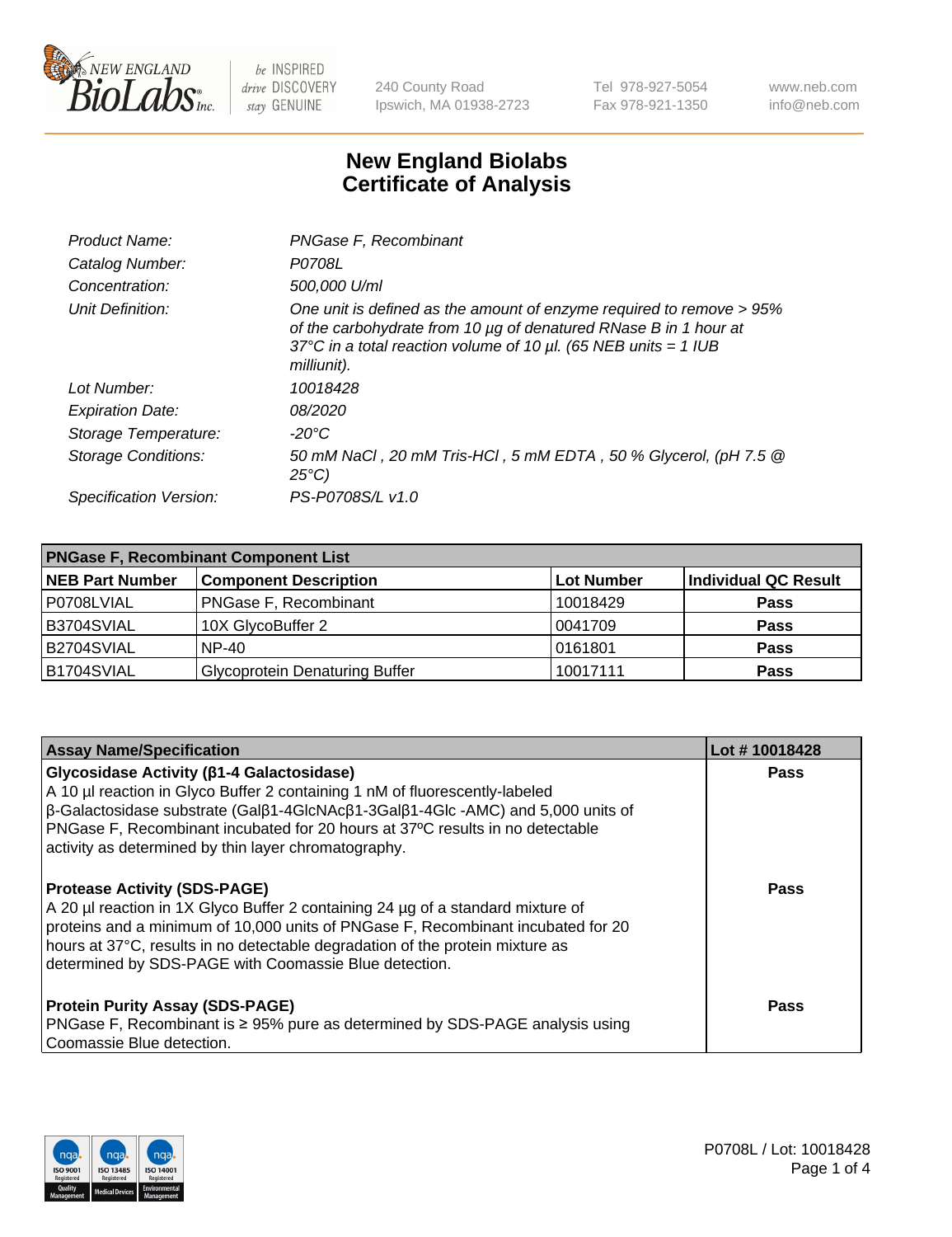

240 County Road Ipswich, MA 01938-2723 Tel 978-927-5054 Fax 978-921-1350

www.neb.com info@neb.com

| <b>Assay Name/Specification</b>                                                                                                                                                                                                                                                                                                                           | Lot #10018428 |
|-----------------------------------------------------------------------------------------------------------------------------------------------------------------------------------------------------------------------------------------------------------------------------------------------------------------------------------------------------------|---------------|
| Glycosidase Activity (α1-2 Fucosidase)<br>A 10 µl reaction in Glyco Buffer 2 containing 1 nM of fluorescently-labeled<br>α-Fucosidase substrate (Fucα1-2Galβ1-4Glc-AMC) and 5,000 units of PNGase F,<br>Recombinant incubated for 20 hours at 37°C results in no detectable activity as<br>determined by thin layer chromatography.                       | <b>Pass</b>   |
| Glycosidase Activity (α1-3 Fucosidase)<br>A 10 µl reaction in Glyco Buffer 2 containing 1 nM of fluorescently-labeled<br>α-Fucosidase substrate (Fucα1-3Galβ1-4GlcNAcβ1-3Galβ1-4Glc-AMC) and 5,000 units of<br>PNGase F, Recombinant incubated for 20 hours at 37°C results in no detectable<br>activity as determined by thin layer chromatography.      | <b>Pass</b>   |
| Glycosidase Activity (a1-3 Galactosidase)<br>A 10 µl reaction in Glyco Buffer 2 containing 1 nM of fluorescently-labeled<br>α-Galactosidase substrate (Galα1-3Galβ1-4GlcNAc-AMC) and 5,000 units of PNGase F,<br>Recombinant incubated for 20 hours at 37°C results in no detectable activity as<br>determined by thin layer chromatography.              | <b>Pass</b>   |
| Glycosidase Activity (α1-3 Mannosidase)<br>A 10 µl reaction in Glyco Buffer 2 containing 1 nM of fluorescently-labeled<br>α-Mannosidase substrate (Manα1-3Manβ1-4GlcNAc-AMC) and 5,000 units of PNGase F,<br>Recombinant incubated for 20 hours at 37°C results in no detectable activity as<br>determined by thin layer chromatography.                  | <b>Pass</b>   |
| Glycosidase Activity (α1-6 Galactosidase)<br>A 10 µl reaction in Glyco Buffer 2 containing 1 nM of fluorescently-labeled<br>α-Galactosidase substrate (Galα1-6Galα1-6Glcα1-2Fru-AMC) and 5,000 units of PNGase<br>F, Recombinant incubated for 20 hours at 37°C results in no detectable activity as<br>determined by thin layer chromatography.          | <b>Pass</b>   |
| Glycosidase Activity (a1-6 Mannosidase)<br>A 10 µl reaction in Glyco Buffer 2 containing 1 nM of fluorescently-labeled<br>α-Mannosidase substrate (Manα1-6Manα1-6(Manα1-3)Man-AMC) and 5,000 units of PNGase<br>F, Recombinant incubated for 20 hours at 37°C results in no detectable activity as<br>determined by thin layer chromatography.            | <b>Pass</b>   |
| Glycosidase Activity (β-Mannosidase)<br>A 10 µl reaction in Glyco Buffer 2 containing 1 nM of fluorescently-labeled<br>$\beta$ -Mannosidase substrate (Man $\beta$ 1-4Man $\beta$ 1-4Man-AMC) and 5,000 units of PNGase F,<br>Recombinant incubated for 20 hours at 37°C results in no detectable activity as<br>determined by thin layer chromatography. | <b>Pass</b>   |

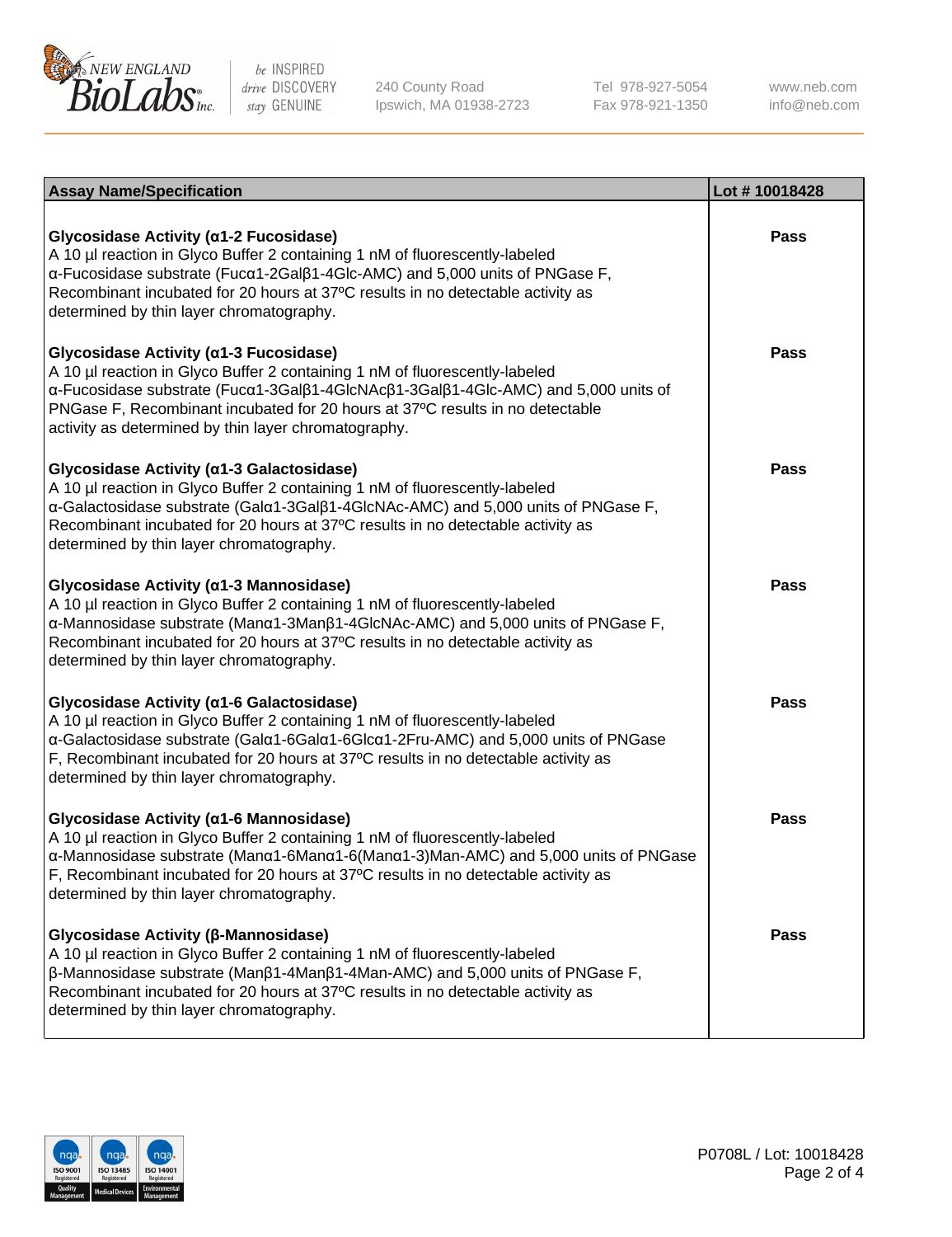

240 County Road Ipswich, MA 01938-2723 Tel 978-927-5054 Fax 978-921-1350 www.neb.com info@neb.com

| <b>Assay Name/Specification</b>                                                                                                                                                                                                                                                                                                                                        | Lot #10018428 |
|------------------------------------------------------------------------------------------------------------------------------------------------------------------------------------------------------------------------------------------------------------------------------------------------------------------------------------------------------------------------|---------------|
| Glycosidase Activity (β-N-Acetylgalactosaminidase)<br>A 10 µl reaction in Glyco Buffer 2 containing 1 nM of fluorescently-labeled<br>β-N-Acetylgalactosaminidase substrate (GalNAcβ1-4Galβ1-4Glc-AMC) and 5,000 units of<br>PNGase F, Recombinant incubated for 20 hours at 37°C results in no detectable<br>activity as determined by thin layer chromatography.      | Pass          |
| Glycosidase Activity (β-N-Acetylglucosaminidase)<br>A 10 µl reaction in Glyco Buffer 2 containing 1 nM of fluorescently-labeled<br>β-N-Acetylglucosaminidase substrate (GlcNAcβ1-4GlcNAcβ1-4GlcNAc-AMC) and 5,000 units<br>of PNGase F, Recombinant incubated for 20 hours at 37°C results in no detectable<br>activity as determined by thin layer chromatography.    | <b>Pass</b>   |
| Glycosidase Activity (β-Xylosidase)<br>A 10 µl reaction in Glyco Buffer 2 containing 1 nM of fluorescently-labeled<br>$\beta$ -Xylosidase substrate (Xyl $\beta$ 1-4Xyl $\beta$ 1-4Xyl $\beta$ 1-4Xyl-AMC) and 5,000 units of PNGase F,<br>Recombinant incubated for 20 hours at 37°C results in no detectable activity as<br>determined by thin layer chromatography. | <b>Pass</b>   |
| Glycosidase Activity (β1-3 Galactosidase)<br>A 10 µl reaction in Glyco Buffer 2 containing 1 nM of fluorescently-labeled<br>β-Galactosidase substrate (Galβ1-3GlcNAcβ1-4Galβ1-4Glc-AMC) and 5,000 units of<br>PNGase F, Recombinant incubated for 20 hours at 37°C results in no detectable<br>activity as determined by thin layer chromatography.                    | <b>Pass</b>   |
| Glycosidase Activity (α-Neuraminidase)<br>A 10 µl reaction in Glyco Buffer 2 containing 1 nM of fluorescently-labeled<br>α-Neuraminidase substrate (Neu5Acα2-3Galβ1-3GlcNAcβ1-3Galβ1-4Glc-AMC) and 5,000<br>units of PNGase F, Recombinant incubated for 20 hours at 37°C results in no<br>detectable activity as determined by thin layer chromatography.             | <b>Pass</b>   |
| Glycosidase Activity (Endo F1, F2, H)<br>A 10 µl reaction in Glyco Buffer 2 containing 1 nM of fluorescently-labeled Endo F1,<br>F2, H substrate (Dansylated invertase high mannose) and 5,000 units of PNGase F,<br>Recombinant incubated for 20 hours at 37°C results in no detectable activity as<br>determined by thin layer chromatography.                       | <b>Pass</b>   |
| <b>Glycosidase Activity (Endo F2, F3)</b><br>A 10 µl reaction in Glyco Buffer 2 containing 1 nM of fluorescently-labeled Endo F2,<br>F3 substrate (Dansylated fibrinogen biantennary) and 5,000 units of PNGase F,<br>Recombinant incubated for 20 hours at 37°C results in no detectable activity as<br>determined by thin layer chromatography.                      | Pass          |
| <b>Glycosidase Activity (α-Glucosidase)</b>                                                                                                                                                                                                                                                                                                                            | Pass          |